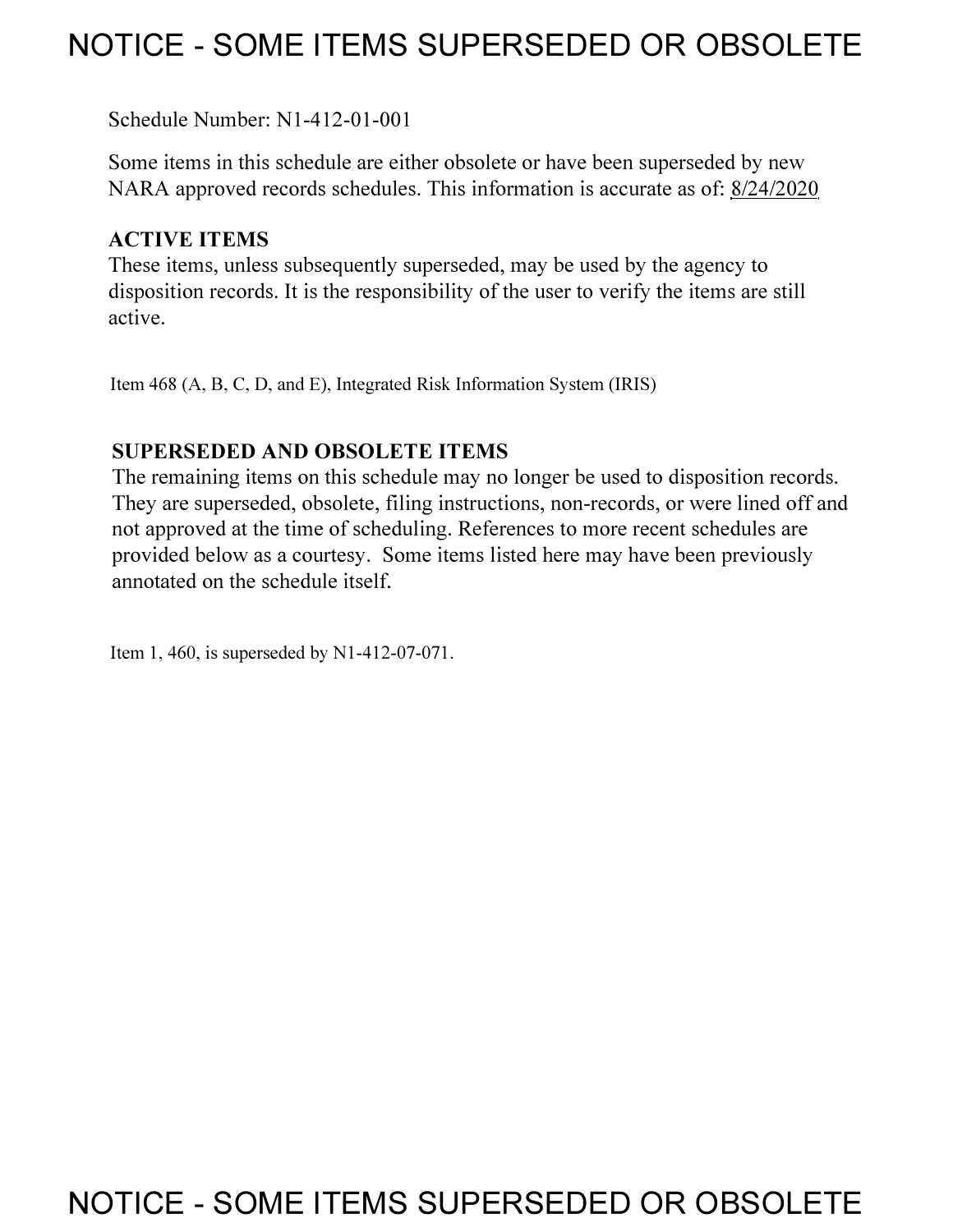|                                                                               |         | $\label{eq:2.1} \mathcal{L}^{\mathcal{A}}_{\mathcal{A}}=\mathcal{L}^{\mathcal{A}}_{\mathcal{A}}\left(\mathcal{L}^{\mathcal{A}}_{\mathcal{A}}\right) \otimes \mathcal{L}^{\mathcal{A}}_{\mathcal{A}}\left(\mathcal{L}^{\mathcal{A}}_{\mathcal{A}}\right) \otimes \mathcal{L}^{\mathcal{A}}_{\mathcal{A}}\left(\mathcal{L}^{\mathcal{A}}_{\mathcal{A}}\right) \otimes \mathcal{L}^{\mathcal{A}}_{\mathcal{A}}\left(\mathcal{L}^{\mathcal{A}}_{\mathcal{A}}\right) \ot$ |                 |                                                                                        | a Companies and Companies                                                                                                                                                                                                                                                                                                                                                                                                                                                                        |
|-------------------------------------------------------------------------------|---------|----------------------------------------------------------------------------------------------------------------------------------------------------------------------------------------------------------------------------------------------------------------------------------------------------------------------------------------------------------------------------------------------------------------------------------------------------------------------|-----------------|----------------------------------------------------------------------------------------|--------------------------------------------------------------------------------------------------------------------------------------------------------------------------------------------------------------------------------------------------------------------------------------------------------------------------------------------------------------------------------------------------------------------------------------------------------------------------------------------------|
| <b>REQUEST FOR RECORDS DISPOSITION AUTHORITY</b>                              |         |                                                                                                                                                                                                                                                                                                                                                                                                                                                                      |                 | LEAVE BLANK (NARA use only)                                                            |                                                                                                                                                                                                                                                                                                                                                                                                                                                                                                  |
| (See Instructions on reverse)                                                 |         |                                                                                                                                                                                                                                                                                                                                                                                                                                                                      |                 | <b>JOB NUMBER</b><br>$711 - 412 - 01 - 1$                                              |                                                                                                                                                                                                                                                                                                                                                                                                                                                                                                  |
| TO NATIONAL ARCHIVES and RECORDS ADMINISTRATION (NIR)<br>WASHINGTON, DC 20408 |         |                                                                                                                                                                                                                                                                                                                                                                                                                                                                      |                 |                                                                                        | <b>DATE RECEIVED</b><br>$10 - 27.00$                                                                                                                                                                                                                                                                                                                                                                                                                                                             |
| 1 FROM (Agency or establishment)<br><b>Environmental Protection Agency</b>    |         |                                                                                                                                                                                                                                                                                                                                                                                                                                                                      |                 |                                                                                        | NOTIFICATION TO AGENCY                                                                                                                                                                                                                                                                                                                                                                                                                                                                           |
| 2 MAJOR SUBDIVISION<br>Office of Research and Development                     |         |                                                                                                                                                                                                                                                                                                                                                                                                                                                                      |                 |                                                                                        | In accordance with the provisions of 44<br>USC 3303a the disposition request,<br>including amendments, is approved except                                                                                                                                                                                                                                                                                                                                                                        |
| 3 MINOR SUBDIVISION                                                           |         |                                                                                                                                                                                                                                                                                                                                                                                                                                                                      |                 | for items that may be marked "disposition<br>not approved" or "withdrawn" in column 10 |                                                                                                                                                                                                                                                                                                                                                                                                                                                                                                  |
| <b>5 TELEPHONE</b><br>4 NAME OF PERSON WITH WHOM TO CONFER<br>202-260-1324    |         |                                                                                                                                                                                                                                                                                                                                                                                                                                                                      |                 | <b>DATE</b><br>ARCHIVIST OF THE LINITED STATES<br>10-19-01 /                           |                                                                                                                                                                                                                                                                                                                                                                                                                                                                                                  |
| Chris O'Donnell, Agency Records Officer                                       |         |                                                                                                                                                                                                                                                                                                                                                                                                                                                                      |                 |                                                                                        |                                                                                                                                                                                                                                                                                                                                                                                                                                                                                                  |
| Agencies,<br><b>DATE</b>                                                      |         | <b>6 AGENCY CERTIFICATION</b><br>is not required;<br>SIGNATURE OF AGENCY REPRESENTATIVE                                                                                                                                                                                                                                                                                                                                                                              | is attached, or | <b>TITLE</b>                                                                           | I hereby certify that I am authorized to act for this agency in matters pertaining to the disposition of its records<br>and that the records proposed for disposal on the attached $\overline{6}$ page(s) are not now needed for the business<br>of this agency or will not be needed after the retention periods specified; and that written concurrence from<br>the General Accounting Office, under the provisions of Title 8 of the GAO Manual for Guidance of Federal<br>has been requested |
| Three O'Dowll<br>10/25/00                                                     |         |                                                                                                                                                                                                                                                                                                                                                                                                                                                                      |                 | Agency Records Officer                                                                 |                                                                                                                                                                                                                                                                                                                                                                                                                                                                                                  |
| 7<br><b>ITEM</b><br>NO.                                                       |         | 8 DESCRIPTION OF ITEM AND PROPOSED DISPOSITION                                                                                                                                                                                                                                                                                                                                                                                                                       |                 |                                                                                        | 9 GRS OR<br>10 ACTION<br><b>SUPERSEDED</b><br><b>TAKEN (NARA</b><br><b>JOB CITATION</b><br>USE ONLY)                                                                                                                                                                                                                                                                                                                                                                                             |
|                                                                               | 115-109 | See attached U.S. EPA Records Schedules 460 and 468.<br>CC: nwme, nwmw<br>NSN 7540-00-634-4064                                                                                                                                                                                                                                                                                                                                                                       |                 |                                                                                        | STANDARD FORM 115 (REV 3-91)                                                                                                                                                                                                                                                                                                                                                                                                                                                                     |
|                                                                               |         | PREVIOUS EDITION NOT USABLE                                                                                                                                                                                                                                                                                                                                                                                                                                          |                 |                                                                                        | Prescribed by NARA<br>36 CFR 1228                                                                                                                                                                                                                                                                                                                                                                                                                                                                |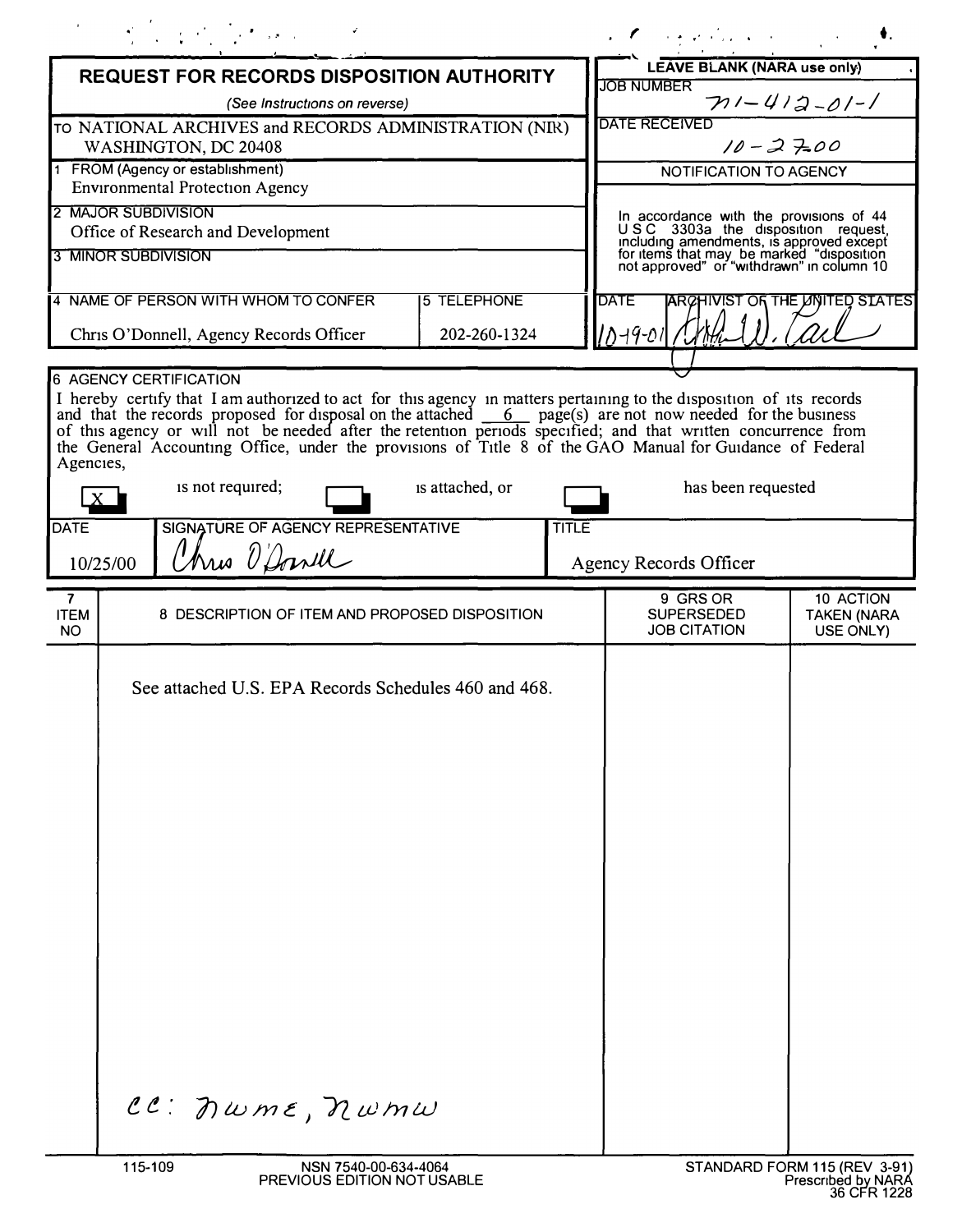

http //www.epa.gov/records/policy/schedule/sched/460.htm Last updated on Thursday, November 19, 2009 Records

You are here. EPA Home Records Schedules 460 - Integrated Risk Information System (IRIS) Documentation Files

# **EPA Records Schedule 460**

**Status:** Final, 08/31/2008

**Title:** Integrated Risk Information System {IRIS) Documentation Files

**Program: Research and Development** 

**Applicability:** Headquarters

**Function:** 316-258-03 - Human Health Research

#### **NARA Disposal Authority:**

This schedule authorizes the disposition of the record copy in any media (media neutral), excluding any records already in electronic form. Records designated for permanent retention must be transferred to the National Archives in accordance with NARA standards at the time of transfer.

• Nl-412-07-71/8

#### **Description:**

The Integrated Risk Information System {IRIS) documentation contains information related to human health risk assessment. These paper input records are the IRIS program's primary records. IRIS Is the Agency's primary vehicle for communication of chronic health hazard information representing EPA consensus positions following comprehensive review by intra-Agency scientists. It is a useful information resource tool that points the user to the underlying human and/or animal data used to support the Agency's opinion. The system contains hazard identification and dose-response risk information for more than 500 chemicals.

#### **Disposition Instructions:**

**Item a(1):** IRIS complete decision files consisting of case files for those chemicals listed in IRIS - Nonelectronic

Includes peer review records, key and difficult-to-find reference material such as unpublished studies, EPA reports, and foreign translations.

#### **• Permanent**

• Close inactive records when individual chemical assessment is re-accomplished.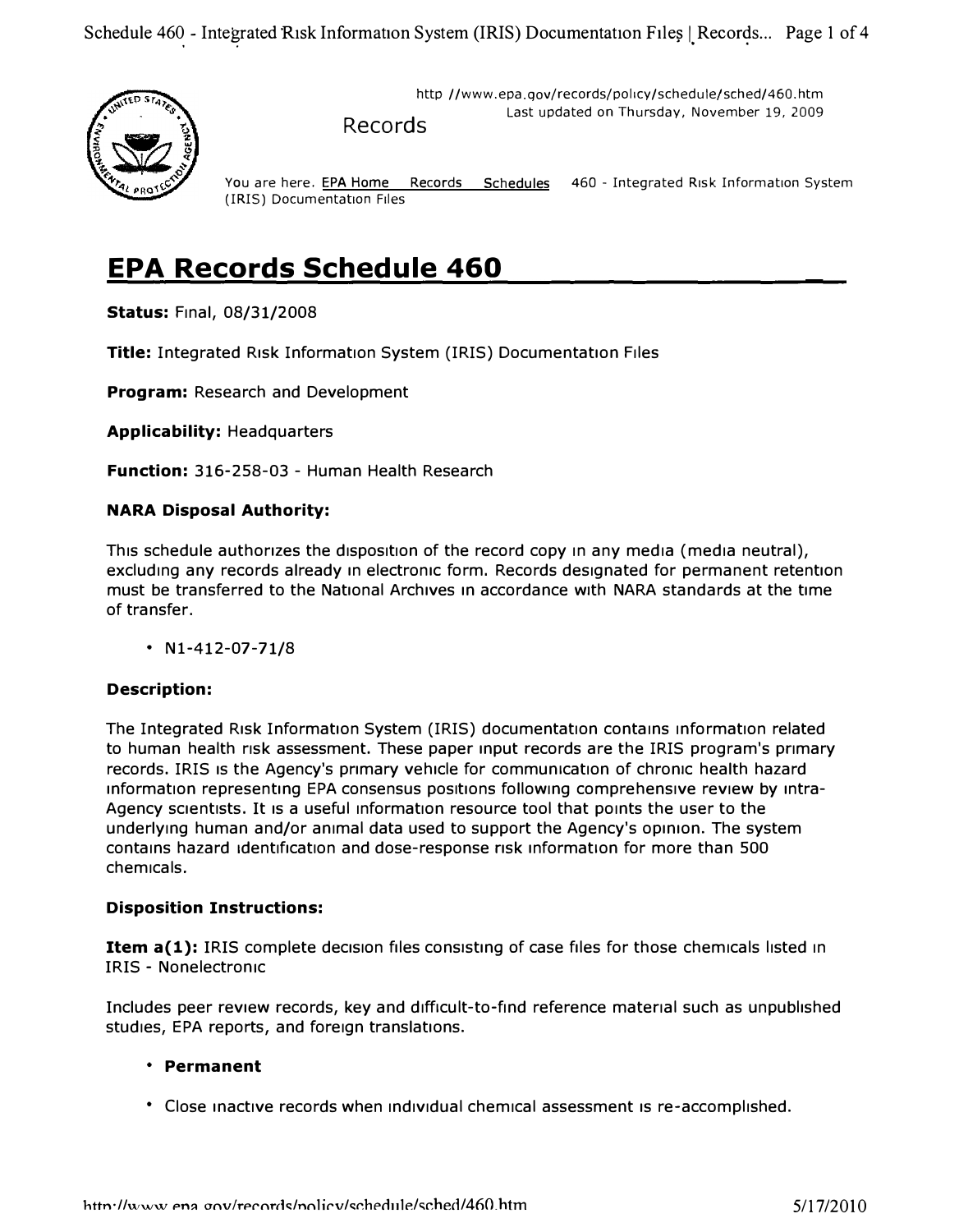**• Transfer to the National Archives 20 years after file closure.** 

**Item a(2):** IRIS complete decision files consisting of case files for those chemicals listed in **IRIS - Electronic** 

**Includes peer review records, key and difficult-to-find reference material such as unpublished studies, EPA reports, and foreign translations.** 

- **Permanent**
- **Close inactive records when ind1v1dual chemical assessment 1s re-accomplished.**
- **Transfer to the National Archives 5 years after file closure, with any related**  documentation or external finding aids, as specified in 36 CFR 1228.270 or standards **applicable at the time.**

**Item a(3):** IRIS complete decision files consisting of case files for those chemicals listed in **IRIS - Electronic copy of records transferred to the National Archives** 

Includes peer review records, key and difficult-to-find reference material such as unpublished **studies, EPA reports, and foreign translations.** 

#### **• Disposable**

- **Close file upon transfer to the National Archives.**
- **Delete after electronic record copy 1s successfully transferred to the National Archives.**

**Item b: Full sets of RfD/RfC and CRAVE files (prior to 1995)** 

**Includes work group notes for chemical assessments completed or not completed for IRIS.** 

#### **• Disposable**

- **Close file when program discontinued**
- **Destroy after file closure.**

**Item c:** Non-decisional file reference and background records

Includes reference material on chemical assessments where no decision was made, **miscellaneous internal correspondence, and former IRIS information on health advisories and regulatory actions, and supplemental data prior to 1997.** 

#### **• Disposable**

- **Close inactive records at end of year.**
- **Destroy after file closure.**

**Item d:** Submissions from the public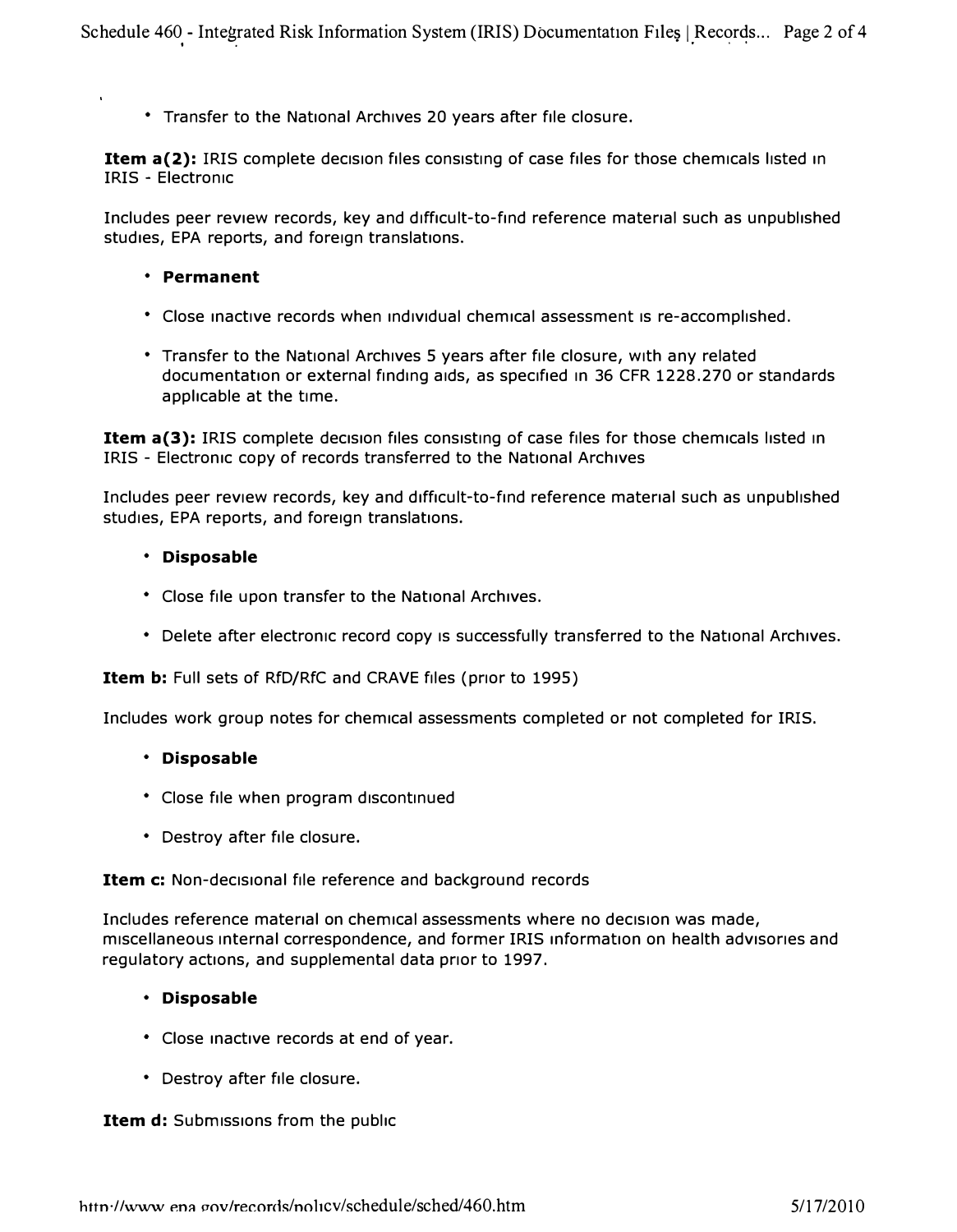Includes unsolicited and solicited submissions from the public with information on chemicals for consideration in new or future IRIS assessments.

#### **• Disposable**

- **Close inactive records 4 years after receipt of material**
- **Destroy 20 years after file closure.**

#### **Item e: (Reserved)**

#### **Guidance:**

Disposition covers only the official record copy of the Office of Research and Development, **National Center for Environmental Assessment's Integrated Risk Information System (IRIS) program. The Integrated Risk Information System (IRIS) Is scheduled as EPA 468.** 

Confidential business information, including copies of documents pertaining to chemicals completed or not completed for IRIS (i.e., decisional or non-decisional) are to be returned to **the issuing office.** 

**Dec1sIon files prior to 1995 include dose/reference concentration (RfD/RfC), and Carcinogen**  Review and Verification Endeavor (CRAVE) workgroup notes. Decision files from 1995 onward **include a dec1s1on memo, and summary of Agency consensus review comments and response to those comments.** 

Records containing sensitive information must be shredded or otherwise definitively destroyed to protect confidentiality.

#### **Reasons for Disposition:**

The disposition instructions have been rewritten as media neutral to allow for maintaining the **record copy in EPA's electronic recordkeeping system. The retention has not changed.** 

**The following changes were made In the 01/31/2008 version:** 

- Divided item a into three subitems,  $a(1)-(3)$ .
- Revised the titles of disposition items  $a(1)-(3)$ .
- **Revised the disposition instruction for item a(3).**

Item e for confidential business information returned to issuing offices was deleted and **added to guidance in the 08/31/2006 version.** 

**Item f for electronic copies created with word processing and electronic mail applications deleted 08/21/2006 pursuant to NARA Bulletin 2006-04.** 

#### **Custodians:**

**Office of Research and Development, National Center for Environmental Assessment** 

- **Contact: Pat Daunt**
- **Telephone: 513-569-7596**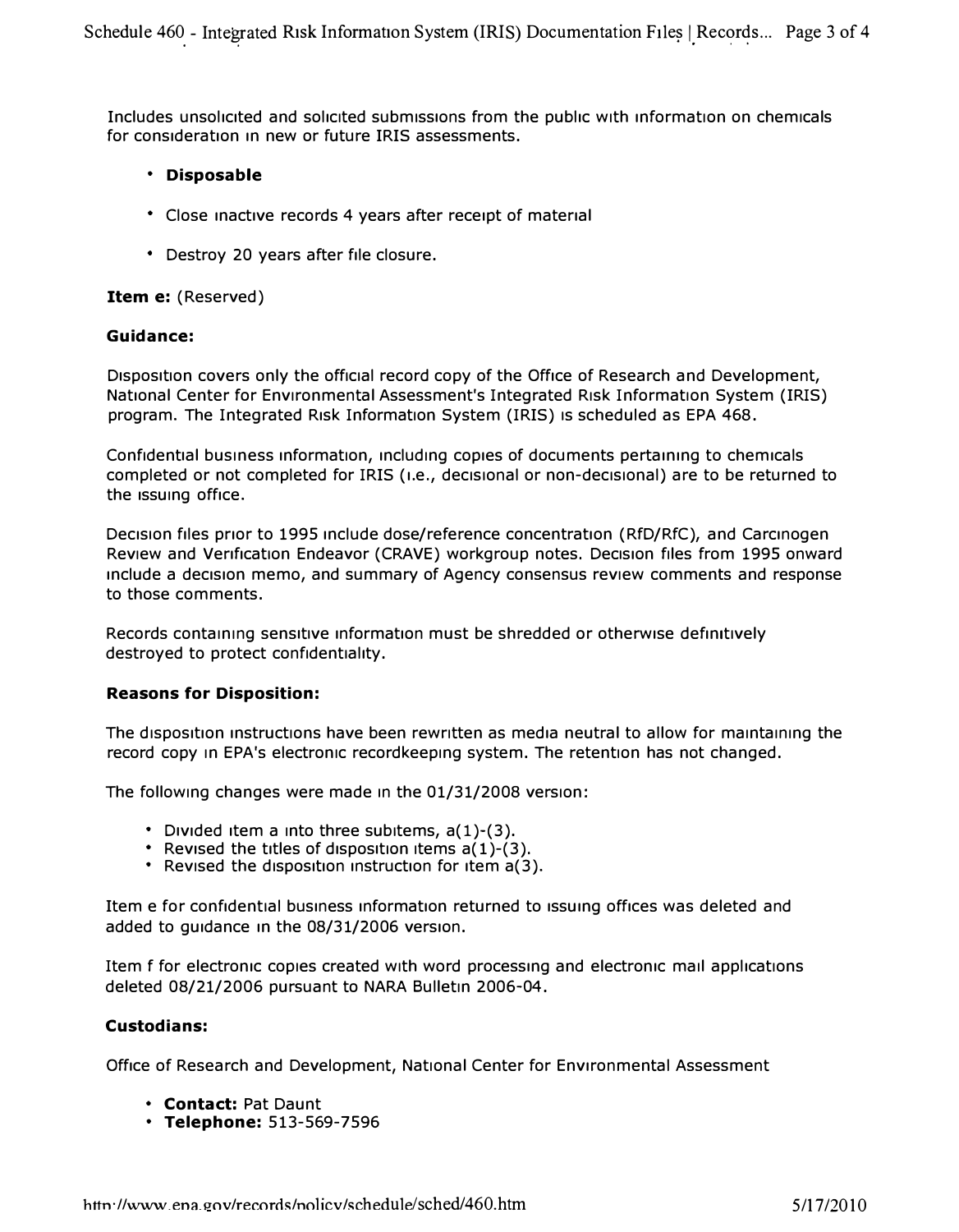**Office of Research and Development, National Center for Environmental Assessment** 

• <sup>I</sup> •

- **Contact: Amy Mills**
- **Telephone: 202-564-3204**

#### **Related Schedules:**

**EPA 468** 

#### **Previous NARA Disposal Authority:**

**N 1-412-0 1-1/1** 

**Entry: 05/20/1993** 

**EPA Approval: 08/27/2007** 

**NARA Approval: 06/22/2008** 

 $\sim 10$ 

المناسب السدا

Explanation of Schedule Fields | Search the Schedules | Browse the Schedules Guidance on Retiring Records

alan kacamatan dan sama dan sama dalam kacamatan dan sama dalam kacamatan dalam dalam dalam dalam dalam dalam <br>Sebagai dalam kacamatan dalam kacamatan dalam kacamatan dalam dalam dalam dalam dalam dalam dalam dalam dalam

 $\sim$ 

 $\lambda$ 

المناصب المتاريخ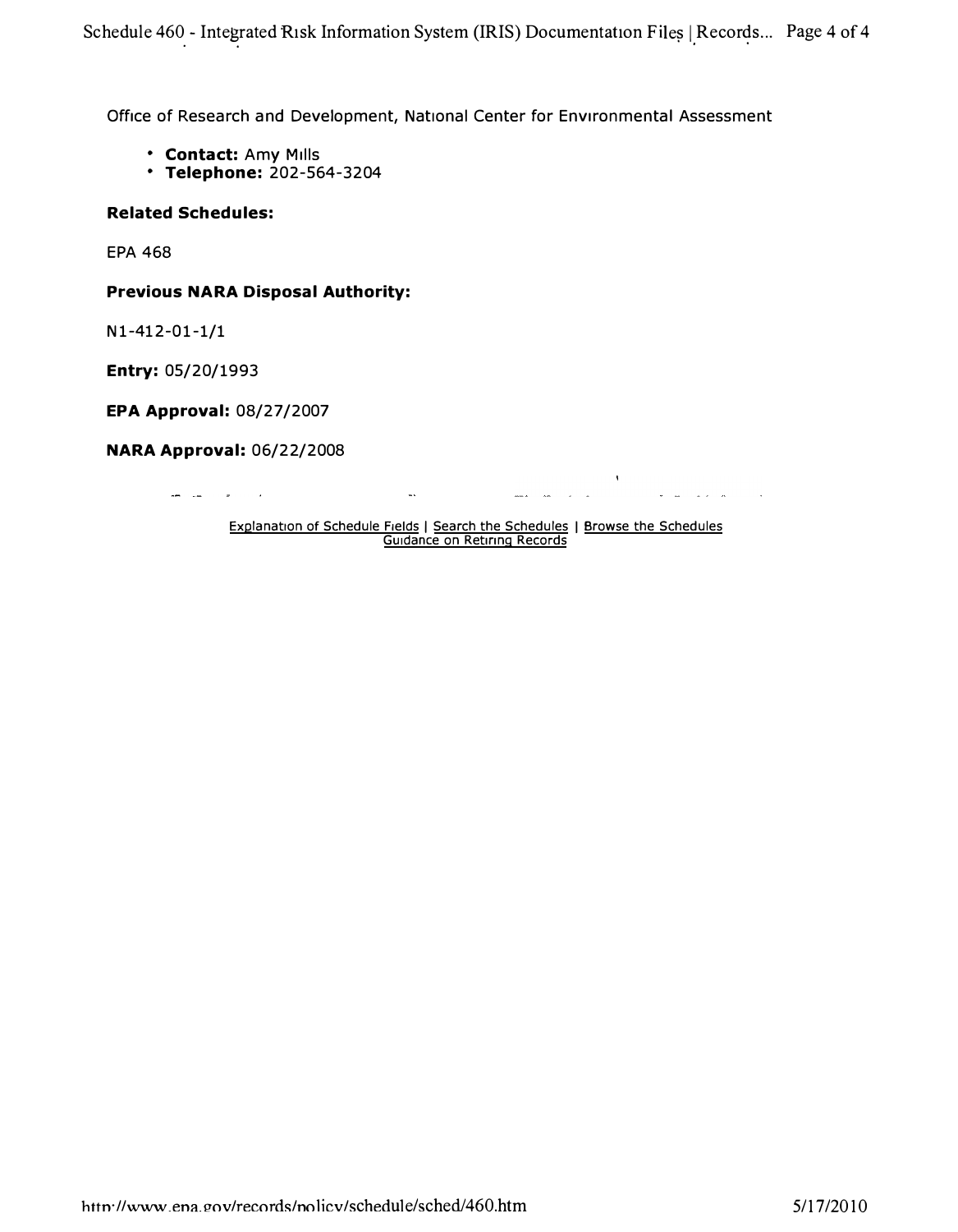# **EPA Records Schedule 468**

**Status: Final, 10/31/2009** 

**Title:** Integrated Risk Information System (IRIS)

**Program:** Research and Development

**Applicability:** Agency-wide

**Function:** 316-258-03 - Human Health Research

#### **NARA Disposal Authority:**

This schedule authorizes the disposition of the record copy in any media (media neutral), excluding any records already in electromc form. Records designated for permanent retention must be transferred to the National Archives in accordance with NARA standards at the time of transfer.

•  $N1-412-01-1/2$ .

#### **Description:**

The Integrated Risk Information System (IRIS) database contains summary toxicity mformation for use in human health risk assessment. IRIS is the Agency's primary vehicle for communication of chronic health hazard information representing EPA consensus positions following comprehensive review by Agency scientists. It is a useful mformation resource tool that points the user to the underlying human and/or ammal data used to support the Agency's opinion. The system contams hazard identification and dose-response risk information for more than 500 chemicals.

IRIS is comprised of three major sections: non-cancer health effects resultmg from oral exposure, noncancer health effects resultmg from inhalation exposure, and carcmogemc assessment for both oral and inhalation exposure. It contains full bibliographic citations for each substance file, directing the user to the pnmary cited studies and pertment scientific hterature. IRIS is accessible to the pubhc as well as EPA staff.

#### **Disposition Instructions:**

**Item a:** Electronic software program

This item is to be used only by the Office of Research and Development, National Center for Environmental Assessment at Headquarters.

#### **• Disposable**

• Destroy when no longer needed to ensure access to, and use of, the electronic records throughout the authorized retention period.

**Item b:** Input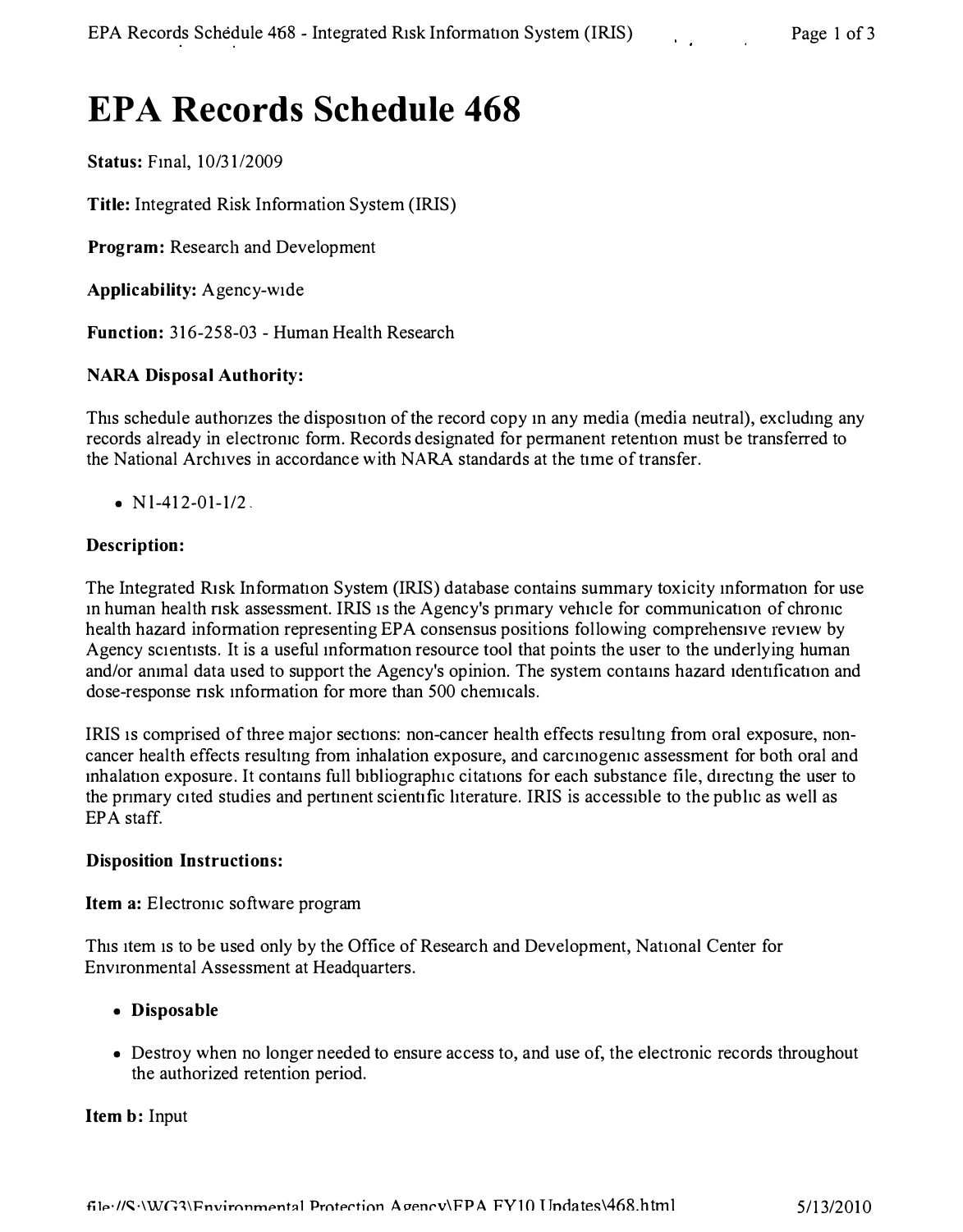- **Varies**
- See EPA 460 IRIS Documentation Files

# **Item c:** Electronic data

This item is to be used only by the Office of Research and Development, National Center for Environmental Assessment at Headquarters.

- **Permanent**
- Transfer data annually to the National Archives, as specified in 36 CFR 123[5.44-1235.5](http:1235.44-1235.50)0 or standards applicable at the time.

# **Item d:** Output and reports

- **Varies**
- File with related records and follow instructions for the related records.

### **Item e:** System documentation

This item is to be used only by the Office of Research and Development, National Center for Environmental Assessment at Headquarters.

# **• Permanent**

• Transfer those records necessary to document how the system captures, manipulates, and outputs data to the National Archives, as specified in 36 CFR 1235.44-1235 50 or standards applicable at the time. Documentation 1s transferred with the electronic data (item c).

# **Guidance:**

IRIS documentation files are scheduled as EPA 460.

# **Reasons for Disposition:**

The following change was made in the 06/30/2008 version:

• Updated contact mformation.

The followmg changes were made in the 04/30/2008 version:

- Revised the disposition instructions for item a.
- Added applicability to disposition items a, c and e.
- Revised title of disposition item e.

IRIS was developed m response to a growmg demand for consistent chemical substance nsk mformation, representing EPA consensus opmions, for use m decision making and regulatory activities. It is intended to serve as a pointer system to more detailed data contamed m supportmg scientific